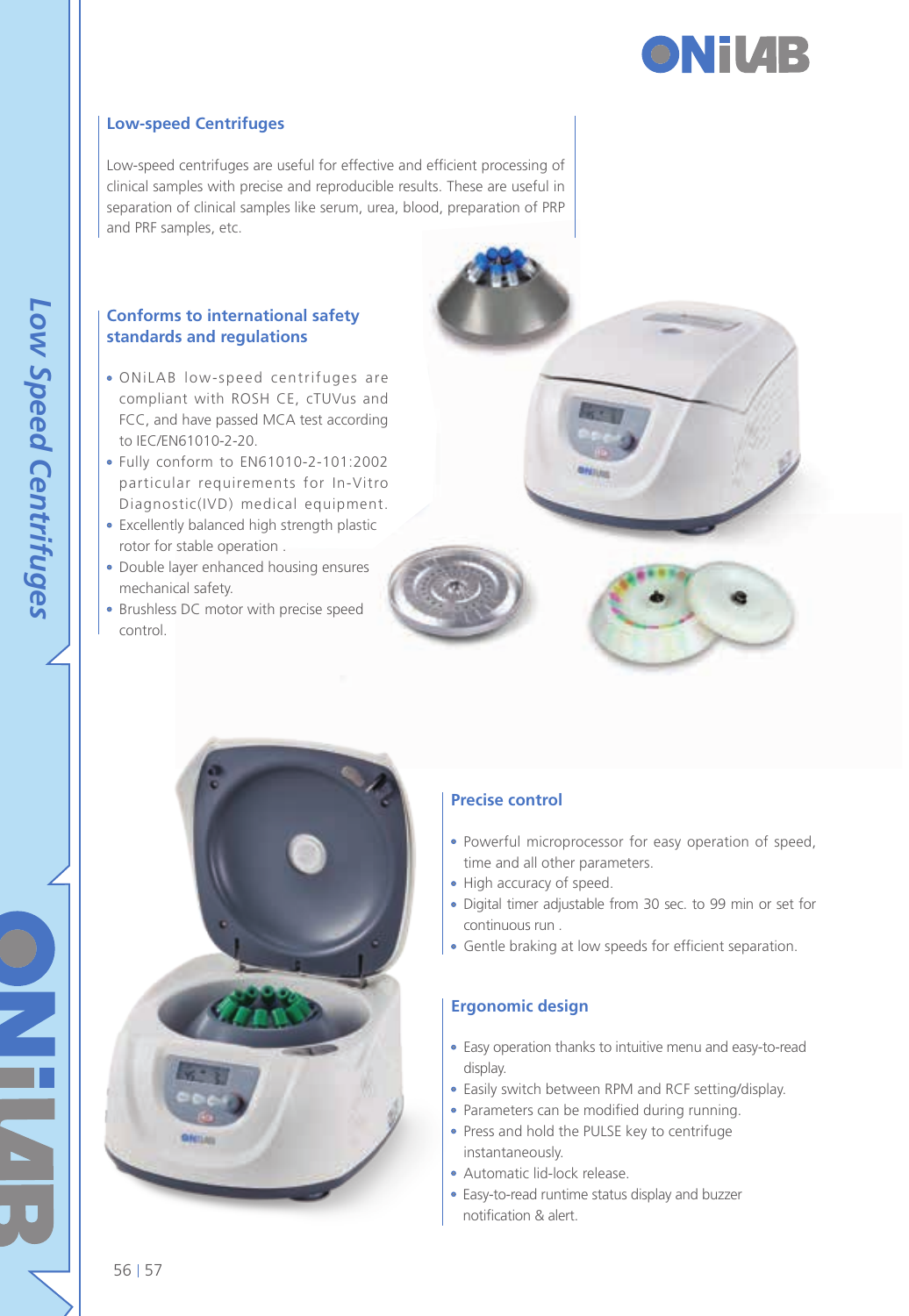



ONiLAB DM0412 & DM0412S Low-speed Centrifuges support small volumes applications. With proper angle rotor, these centrifuges can hold up to 50mL×6, 15mL×6 (A6-50P ),15mL×8, or 10mL/7mL/5mL×12 (A12-10P ) vacuum tubes.

They are widely used in medical and veterinary practices for blood and urine samples, and in qualitative analysis of water and soil samples. These centrifuges are also used in universities and research institutes.

# $C \in \triangle$  FC

# DM0412

Low-speed Centrifuge

### **Features**

- Efficient BLDC motor with precise speed control.
- Easy setting with LCD digital display.
- Adjustable speed up to 4500rpm or RCF up to 2490xg.
- Pulse operation for instantaneous centrifuge applications.
- Automatic lid-lock and release save your trouble from unnecessary clicking and keep the sample in good ventilation after centrifugation.

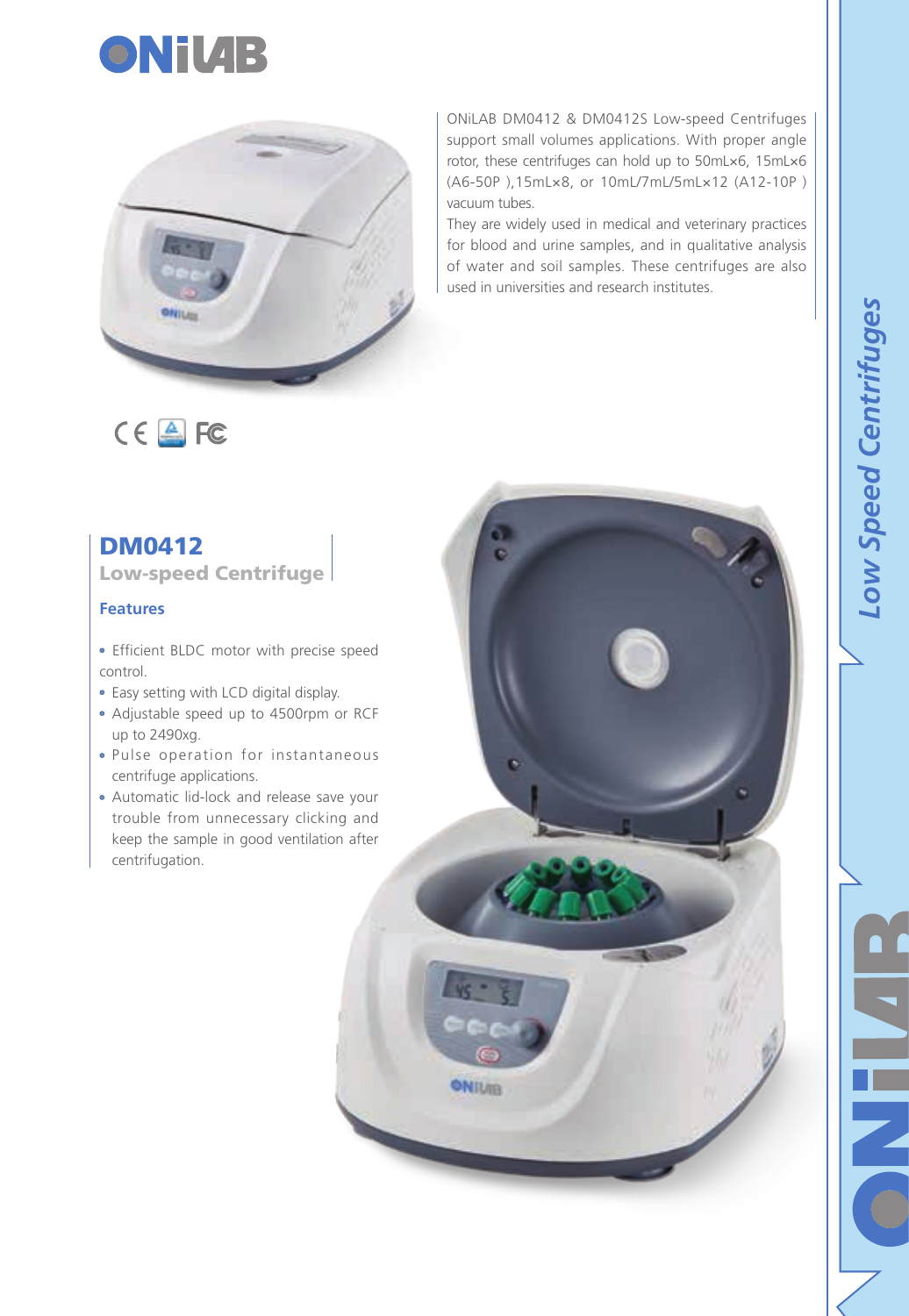

ø

Ö

 $\mathbf{H}$   $\mathbf{H}$ :

**ONTLIB** 

# DM0412S Economical Low-speed Centrifuge

#### **Features**

- Economical low-speed centrifuge with low maintenance DC motor.
- Simple LED digital display.
- Speed adjustable from 300-4500rpm or RCF up to 2490xg.
- A12-10P rotor of DM0412/DM0412E suitable for 12 ×15mL cell culture tubes/ 10mL/5mL centrifuge tubes.

ONIUM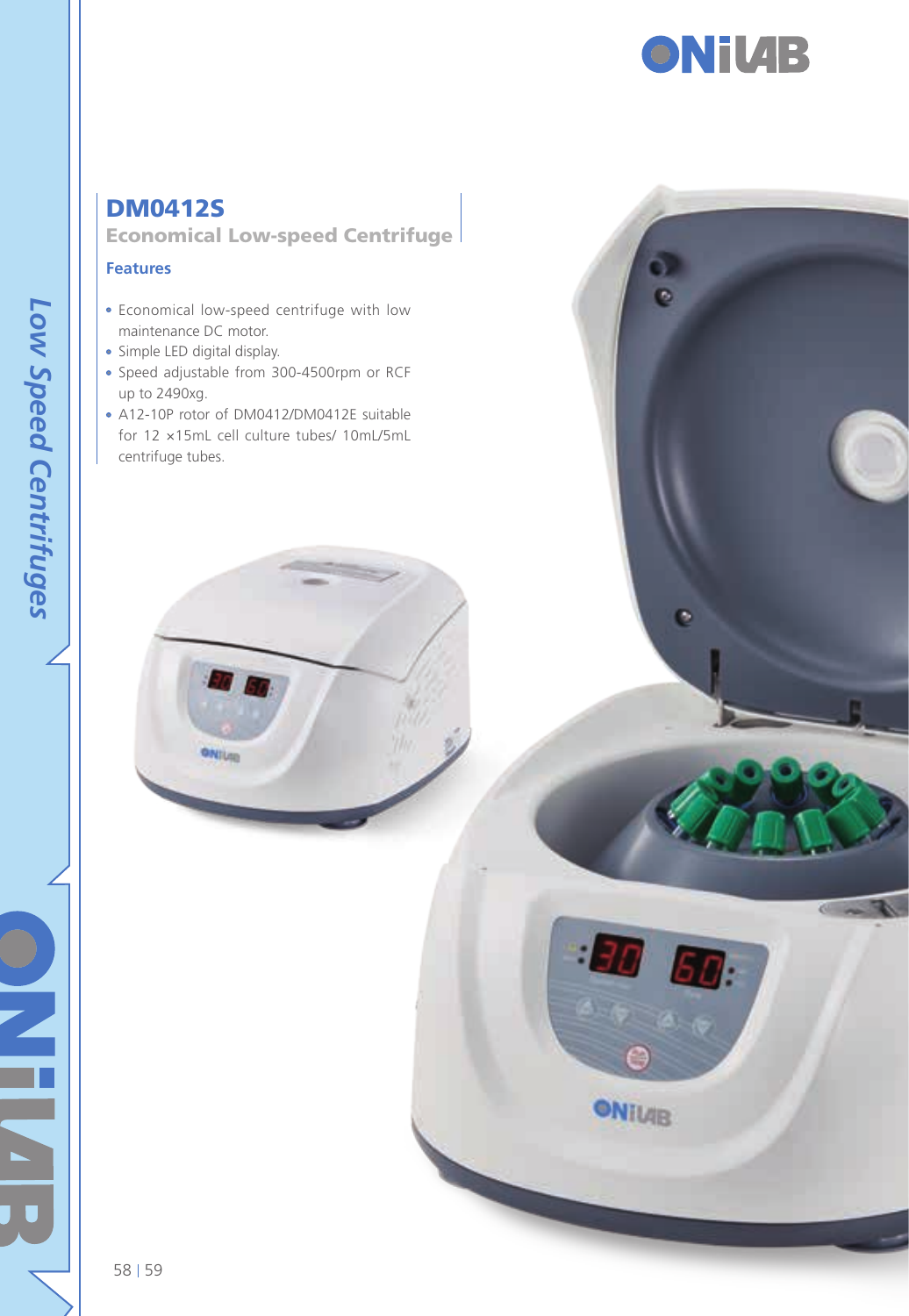

#### **Specifications**

Acceleration/Braking time

. . . . . . . . . . . . . . . . . . .

Power

Additional features

Speed range 300-4500rpm, increment: 100rpm Max. RCF 2490×g 2490×g Speed accuracy  $\pm 20$ rpm  $\pm 100$ rpm experimental control and the control of the A12-10P A12-10P A12-10P A12-10P Time setting range 30sec-99min HOLD(Continuous operation)

Motor type **Brushless DC** motor DC motor DC motor

Safety Mechanism Door interlock,Overspeed detection; Error code runtime display Door interlock,Overspeed detection

↑13s

Single-phase, 100V-240V,50Hz/60Hz, 3A 70W

Certification **ROSH CE, UL, IVD** Speed/RCF switch;Pulse operation (instantaneous centrifuge); Buzzer notification & alert

**DM0412 DM0412S**

300-4500rpm, increment:100rpm 1sec-99min HOLD(Continuous operation)

Display LCD LED

↓ 23s ↑23s ↓

> Single-phase,200V-240V,50Hz/60Hz, 3A;100V-120V,50Hz/60Hz, 3A 70W

Dimension[WxDxH] 301×354×217mm 301×354×217mm

Weight 6kg 6kg

Buzzer notification & alert

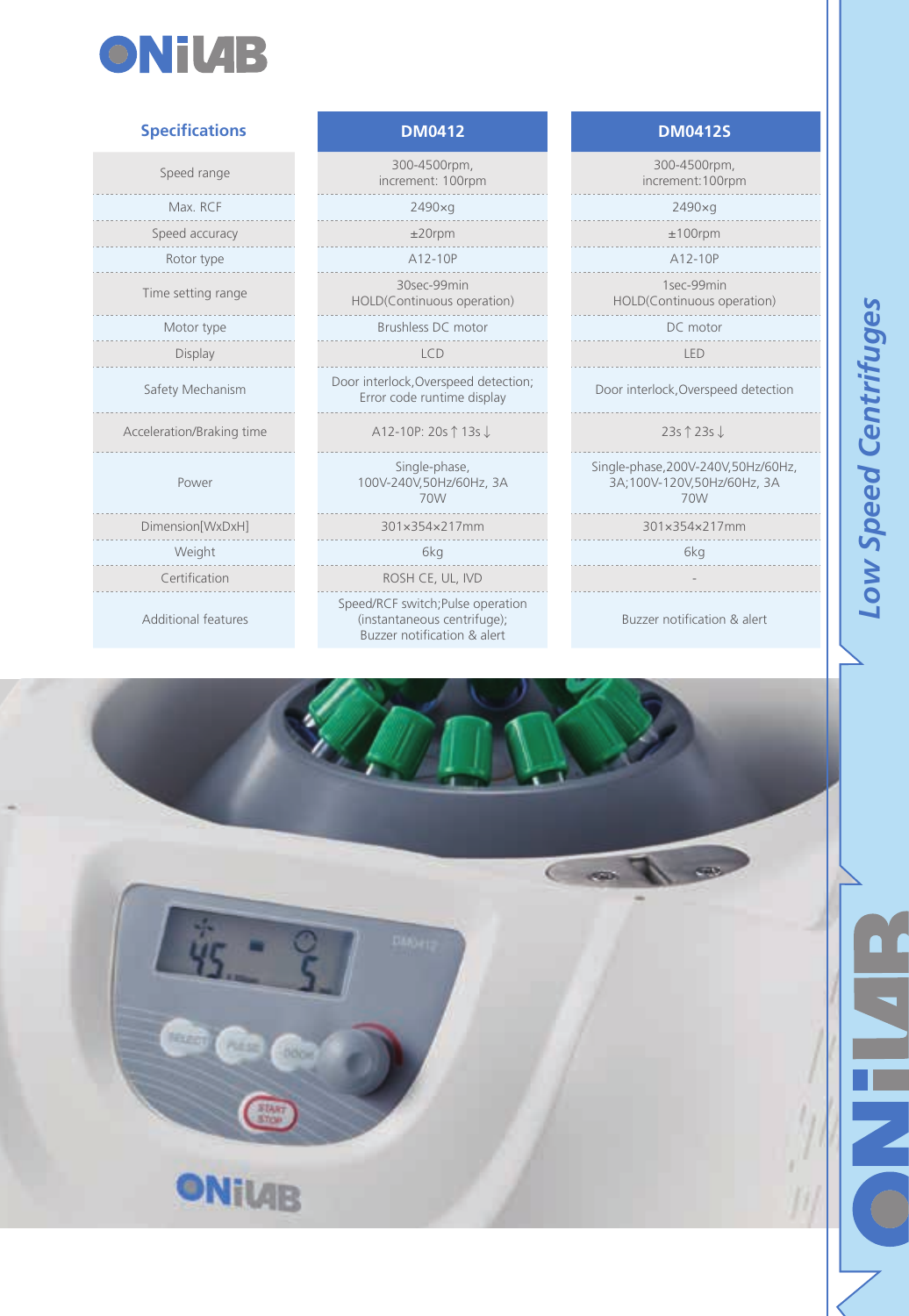



| <b>Available tubes</b>         | <b>Capacity</b> | <b>Dimension</b><br>$(\Phi Lxmm)$ | <b>Adapters</b> | <b>Maximum Radius</b><br>speed(rpm) | (cm) | <b>Maximum</b><br><b>RCF</b><br>(xg) |
|--------------------------------|-----------------|-----------------------------------|-----------------|-------------------------------------|------|--------------------------------------|
| 15mL con                       | 8               | $17\times120$                     |                 | 4500                                | 11   | 2490                                 |
| 1.5-5mL vacu                   | 12              | $13\times 75$                     | A10P15 & Plug   | 4500                                | 9.8  | 2218                                 |
| 4-7 mL vacu                    | 12              | $13\times100$                     | A10P15          |                                     | 11   | 2490                                 |
|                                |                 | $16\times 75$                     |                 | 4500                                | 9.8  | 2218                                 |
| 8.5-10 mL vacu                 | 12              | 16×107                            |                 | 4500                                | 11   | 2490                                 |
| 2.7-3 mL(EU) collection tube   | 12              | $11\times 66$                     | A10P15 & Plug   | 4500                                | 9.8  | 2218                                 |
| 7.5-8.2 mL(EU) collection tube | 12              | $15\times92$                      | A10P15          | 4500                                | 11   | 2490                                 |

Note: A12-10P plastic rotor cannot be sterilized by UV irradiation nor autoclave. Please use any other sterilization procedures.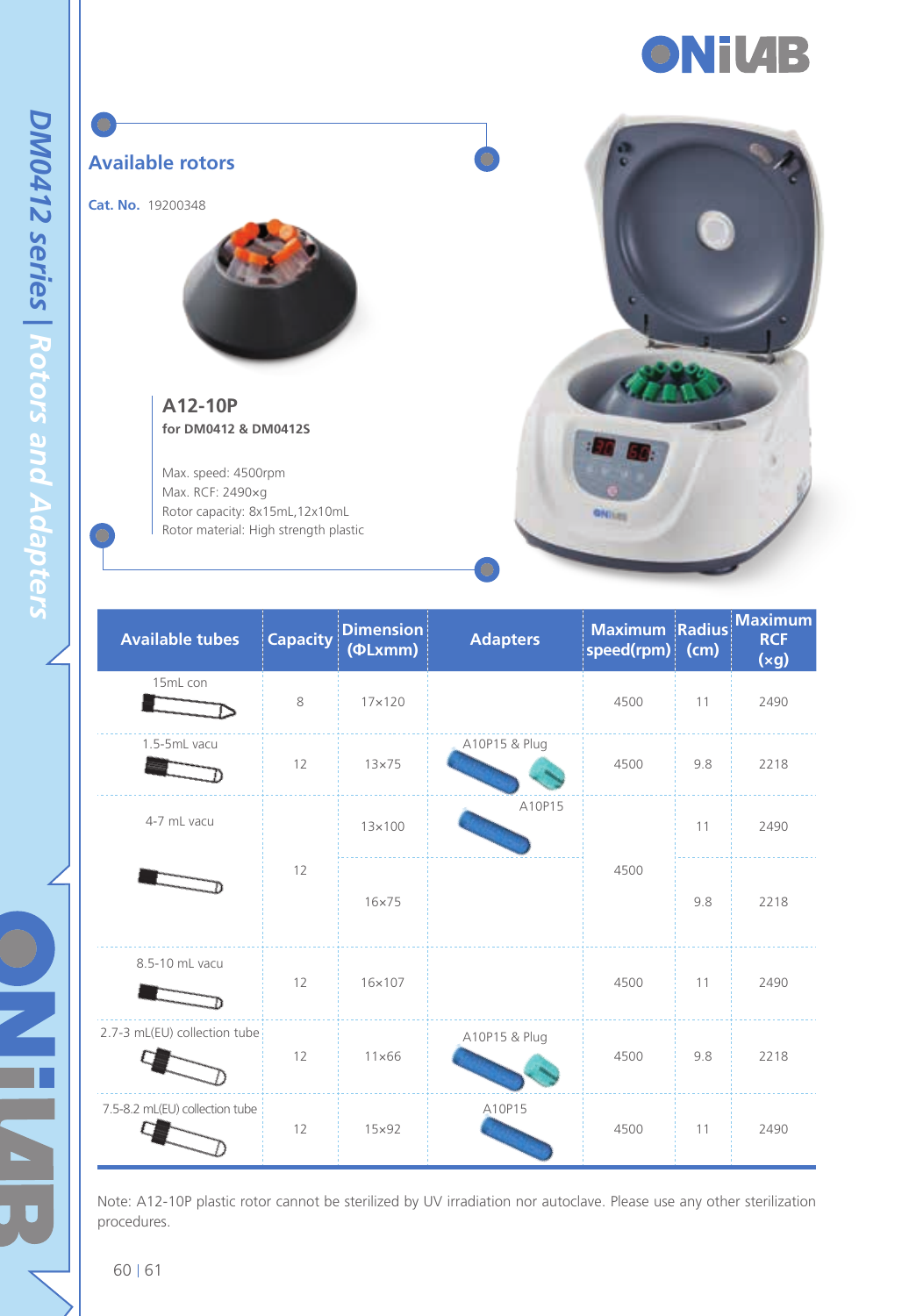

ONiLAB DM0636 Multi-Purpose Low Speed Centrifuge is ideal for sample centrifugation in clinical chemistry, cytology, research laboratories, industrial laboratories, etc.

This centrifuge is suitable for screw cap tubes, blood collection or urine tubes. Swing-out bucket rotors and adapters can be compatible with standard tubes up to100mL at low speed.

# DM0636

Multi-Purpose Low Speed Centrifuge

#### **Features**

- DM0636 is compatible with swing out rotor as well as fixed angle rotor.
- BLDC motor with high precision microprocessor control of speed.
- Adjustable speed from 300-6000rpm in increments of 10rpm or RCF up to 4300xg.
- Flexible acceleration/deceleration speed settings.
- Up to 9 user-define programs.
- Automatic rotor identification.
- Five compatible rotors: SE4-100 100mLx4 AS12-PCR8 PCR8 strips x 12 AS30-2 2mL x 30 AS60-2 2mL x 60 S2-MP 384-PCR, 96-PCR<br>S2-MP 384-PCR, 96-PCR



| Speed range                   | 300-6000rpm<br>increment: 10rpm                                                      |  |  |  |  |
|-------------------------------|--------------------------------------------------------------------------------------|--|--|--|--|
| Max. RCF                      | 4300xg                                                                               |  |  |  |  |
| Speed accuracy                | $±20$ rpm                                                                            |  |  |  |  |
| Max. capacity                 | 100ml x4                                                                             |  |  |  |  |
| Time setting range            | 30sec-99mins/continuous                                                              |  |  |  |  |
| Motor type                    | Brushless DC                                                                         |  |  |  |  |
| Display                       | ICD                                                                                  |  |  |  |  |
| Memory                        | Up to 9 programs                                                                     |  |  |  |  |
| Safety mechanism              | Door interlock:<br>Overspeed detection;<br>Overheat detection                        |  |  |  |  |
| Acceleration/<br>Deceleration | 9 level adjustable acceleration<br>speed / 10 level deceleration                     |  |  |  |  |
| Power                         | 660W; Single-phase AC220V-<br>240V. 50Hz/60Hz.6.3A:<br>AC110V-<br>120V,50Hz/60Hz,10A |  |  |  |  |
| Dimension[WxDxH]              | 445x579x269mm                                                                        |  |  |  |  |
| Weight                        | 36kg                                                                                 |  |  |  |  |
| Certification                 | ROSH CE cTÜVus ECC IVD                                                               |  |  |  |  |
| Additional features           | Speed/rcf switch;<br>Rotor identification; Rotor<br>imbalance protection             |  |  |  |  |

**Specifications**

 $C \in \mathbb{A}$  FC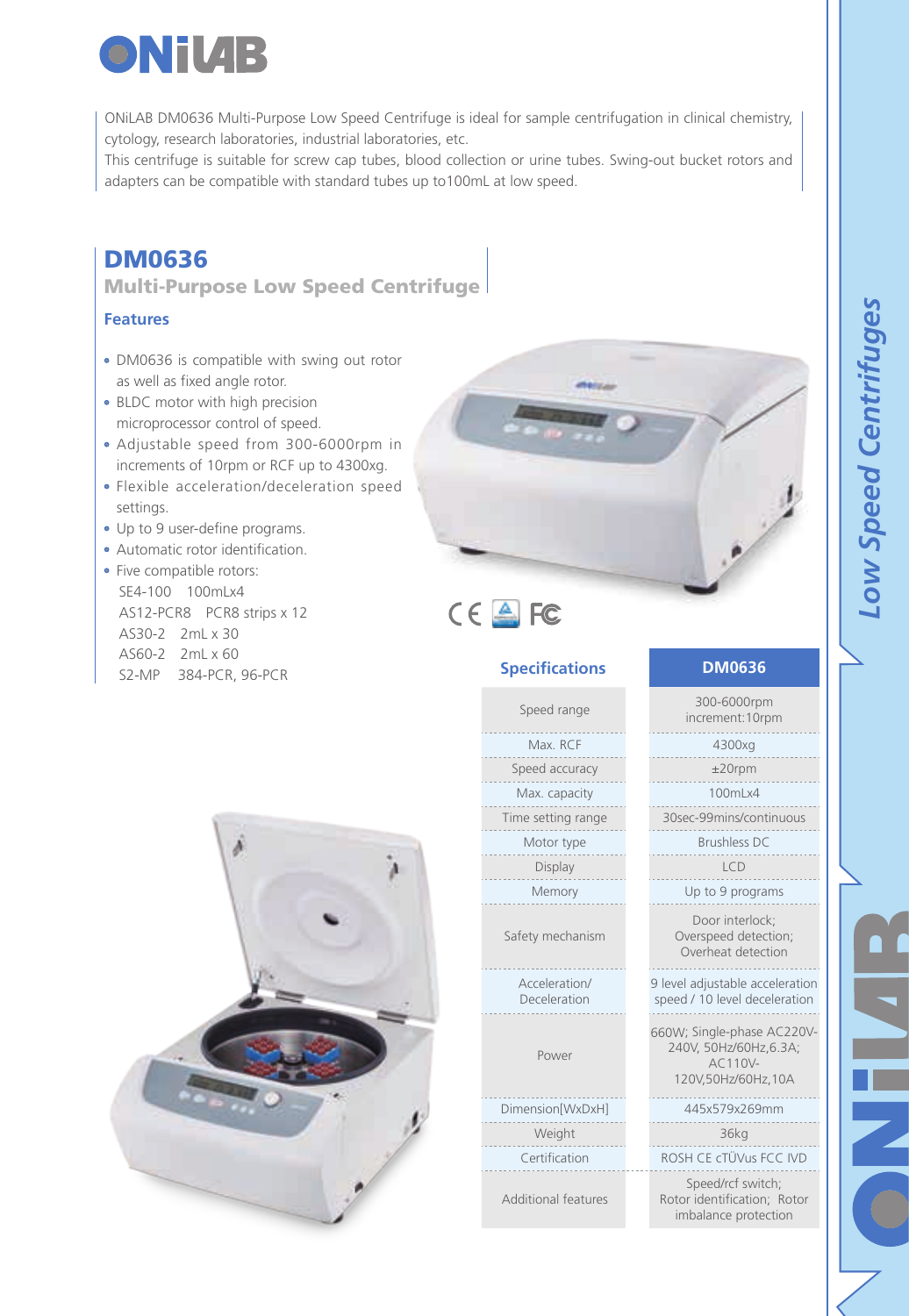



Low Speed Centrifuges *Low Speed Centrifuges*

 $62 | 63$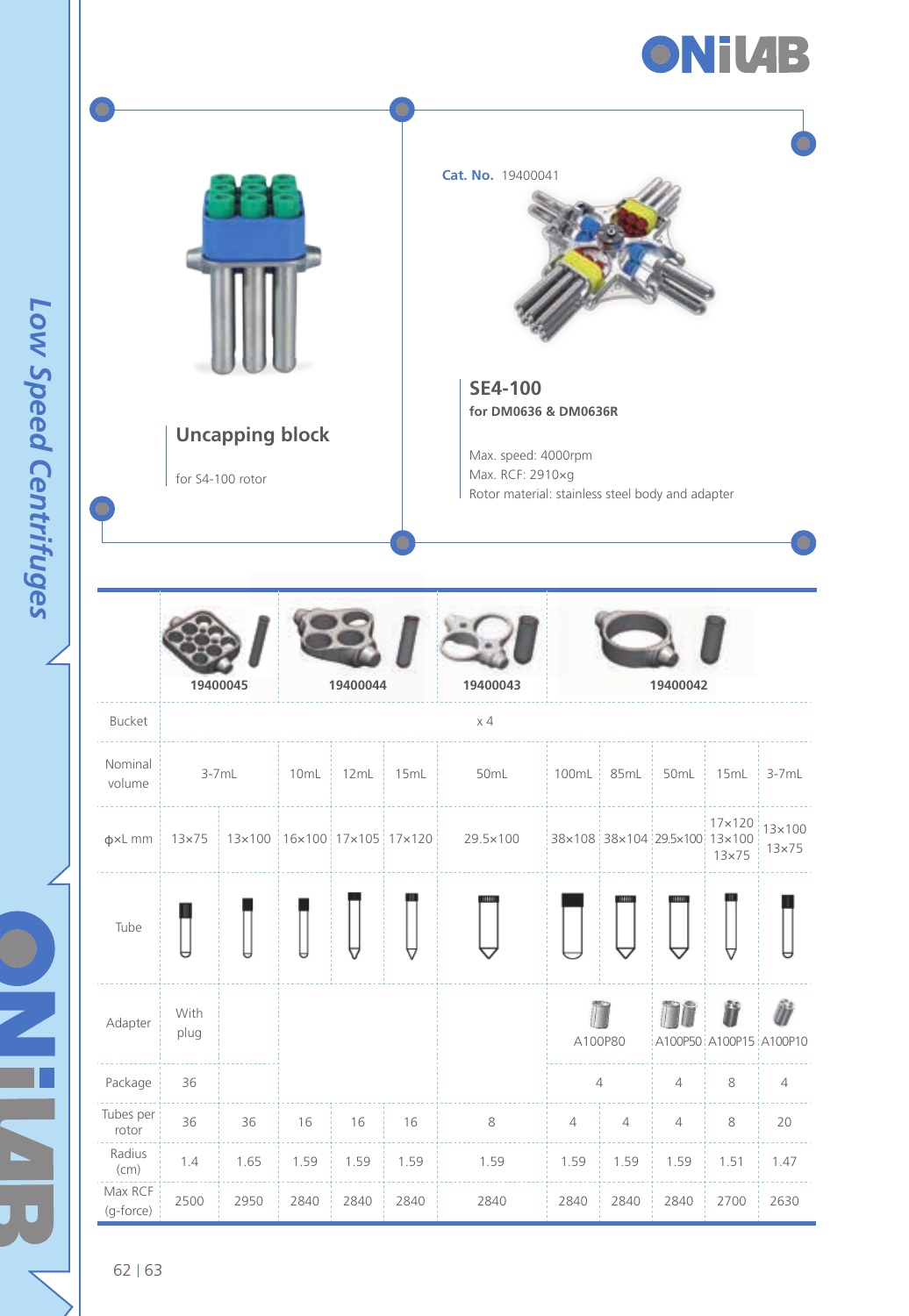

# **Available rotors**

**Cat. No.** 19400062



**S2-MP D0636**

Max. speed: 4000rpm Max. RCF: 2200×g Rotor capacity: 2 × Micro-plates 384-PCR; 96-PCR Rotor material: stainless steel body and aluminum buckets **Cat. No.** 19400034



**AS30-2 D0636**

Max. speed: 6000rpm Max. RCF: 4020×g Rotor capacity: 2mL×30 Rotor material: aluminum Bio-safe sealing: yes

**Cat. No.** 19400037



**AS60-2 D0636**

Max. speed: 6000rpm Max. RCF: 4020×g Rotor capacity: 2mL×60 Rotor material: aluminum Bio-safe sealing: yes

**Cat. No.** 19400036





**AS12-PCR8 D0636**

Max. speed: 6000rpm Max. RCF: 4020×g Rotor capacity: PCR 8 trips×12 Rotor material: aluminum Bio-safe sealing: yes